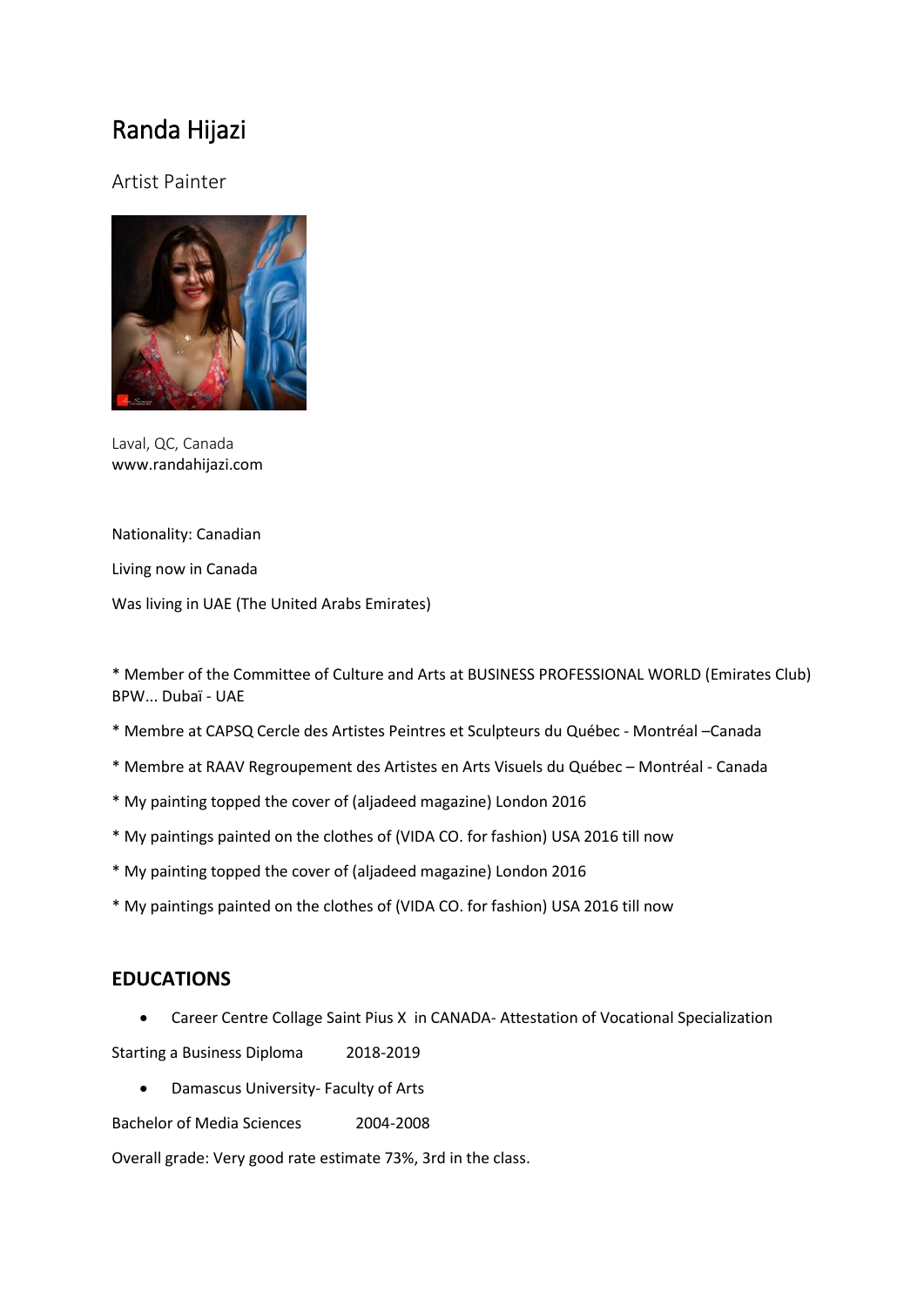Damascus University- Faculty of Fine Arts

Bachelor of Fine Arts 1996-2000

Minor in Visual Communications (advertising)

Overall grade: Good rate estimate 66.79%, 1st in the class

Graduation Project: Designed the graphic for a psychiatric medical conference.

### **PARTICAL EXPERIENCE:**

• Teaching.

Damascus University (Damascus, Syria) Lecturer, Faculty of Fine Arts, Department of Visual Communications (advertising); lecture and develop practical projects for students..

- Visual Communications.
- Interior Design.
- Media Support.
- Graphic Design & Printed Advertising Design.

## **INTERVIEWS & AWARDS:**

#### *Interviews (Press – Radio – TV)*

Syria – Emirates – Egypt - Lebanon – Palestine - Canada – Australia – France – America - Japan.

#### *Awards and certificates of appreciation and contests:*

- Award and the silver medal at the 51th International Exhibition of CAPSQ (Le Cercle des Artists et Sculptures du Quebec) Paris-France 2021
- Certificate of honour from the mayor of Laval, Mr MARC DEMERS, on the occasion of International Women's Day, choice me among the most 7 effective women in the city 2021
- A letter of congratulations from deputy federal in the Canadian Parliament, Mr ANGELO IACONO, for winning a competition to design a monument belonging to the district-U1 International Lions Clubs.2020
- Won a competition to design a monument belonging to the district-U1 International Lions Clubs, will be placed in a square of Canada's public squares 2020
- Certificate of Appreciation from the Embassy of Paraguay in Lebanon and The Cultural and artistic forum in Lebanon (UNESCO Palace) 2016
- Received 5 design contest awards for Lottery design 2000, 2001, 2003, and 2004
- Certificate of appreciation (South Valley University, Arabic Republic of Egypt) to participate in the third student technical forum (scholarship from the Syrian Government – Ministry of Higher Education) 2000
- Discretionary Medal from the Governor of Luxor in upper Egypt (scholarship from the Syrian Government, Ministry of Higher Education) 2000
- Certificates from the General Organization for international exhibitions and markets (Damascus International Fair poster design, design, and lottery) 2000-2001